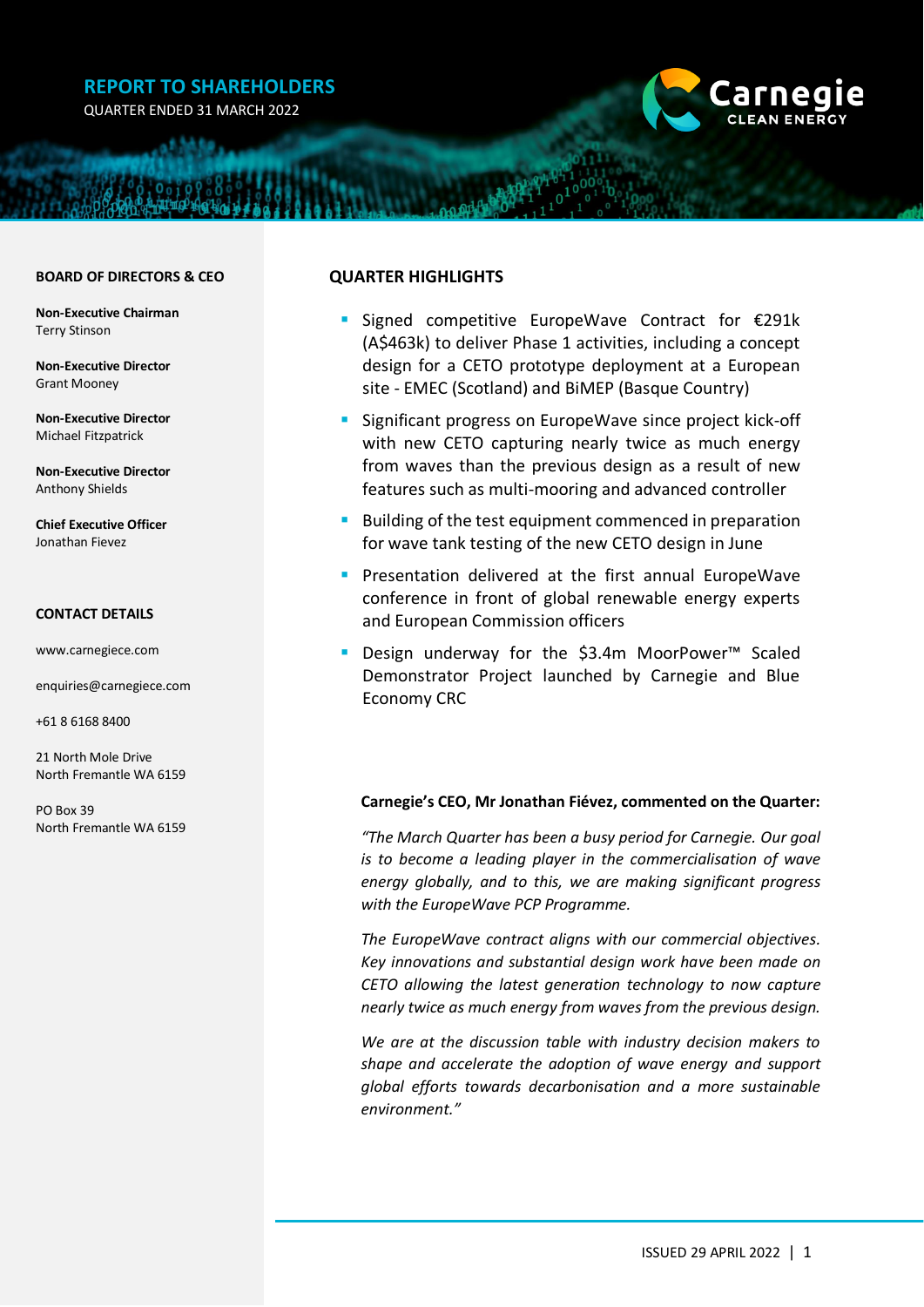# **REPORT TO SHAREHOLDERS**



# QUARTER ENDED 31 MARCH 2022

Carnegie develops ocean energy technologies to make the world more sustainable. The company provides commercially competitive technologies to enable the capture of wave energy to make electricity. Waves are an untapped energy source that is consistent, predictable and globally distributed and can be converted into clean, renewable electricity. The scale of the opportunity is significant, Ocean Energy Europe (OEE) forecasts significant growth for wave energy with a  $\epsilon$ 653b market potential by 2050.

## **PRODUCTS**

### **CETO**

During the Quarter, Carnegie's wholly owned subsidiary CETO Wave Energy Ireland signed the formal contract and commenced Phase 1 of the EuropeWave Pre-Commercial Procurement (PCP) programme. Under the contract, the Company will be paid €291k (A\$463k) to deliver required Phase 1 activities, including undertaking tank testing and delivering a CETO concept design for deployment at the open-water facilities of the Biscay Marine Energy Platform (BiMEP) in the Basque Country and the European Marine Energy Centre (EMEC) in Scotland in Phase 3. Phase 1 commenced on the 3rd of January 2022 and runs for 7 months.



The project team, which is comprised of CETO Wave Energy Ireland and an impressive line-up of partners noted in the image above, have progressed the project deliverables, including design reports and preparation for the wave tank testing to be held at the Cantabria Coastal and Ocean Basin (CCOB) in Spain in June 2022. This has comprised building the test equipment for the wave tank testing campaign including a control cabinet and power take off systems to control the CETO tank model.



*EuropeWave PCP Phase 1 hardware assembly and testing of the control and power take off systems ahead of tank testing campaign in June.*

Our EuropeWave project is named "ACHIEVE" and comes from Advanced CETO for High Impact and Efficiency Validation in Europe. The programme is a collaboration between Wave Energy Scotland (WES), a subsidiary of the Scottish Government's Highlands and Islands Enterprise, and the Basque Energy Agency (EVE).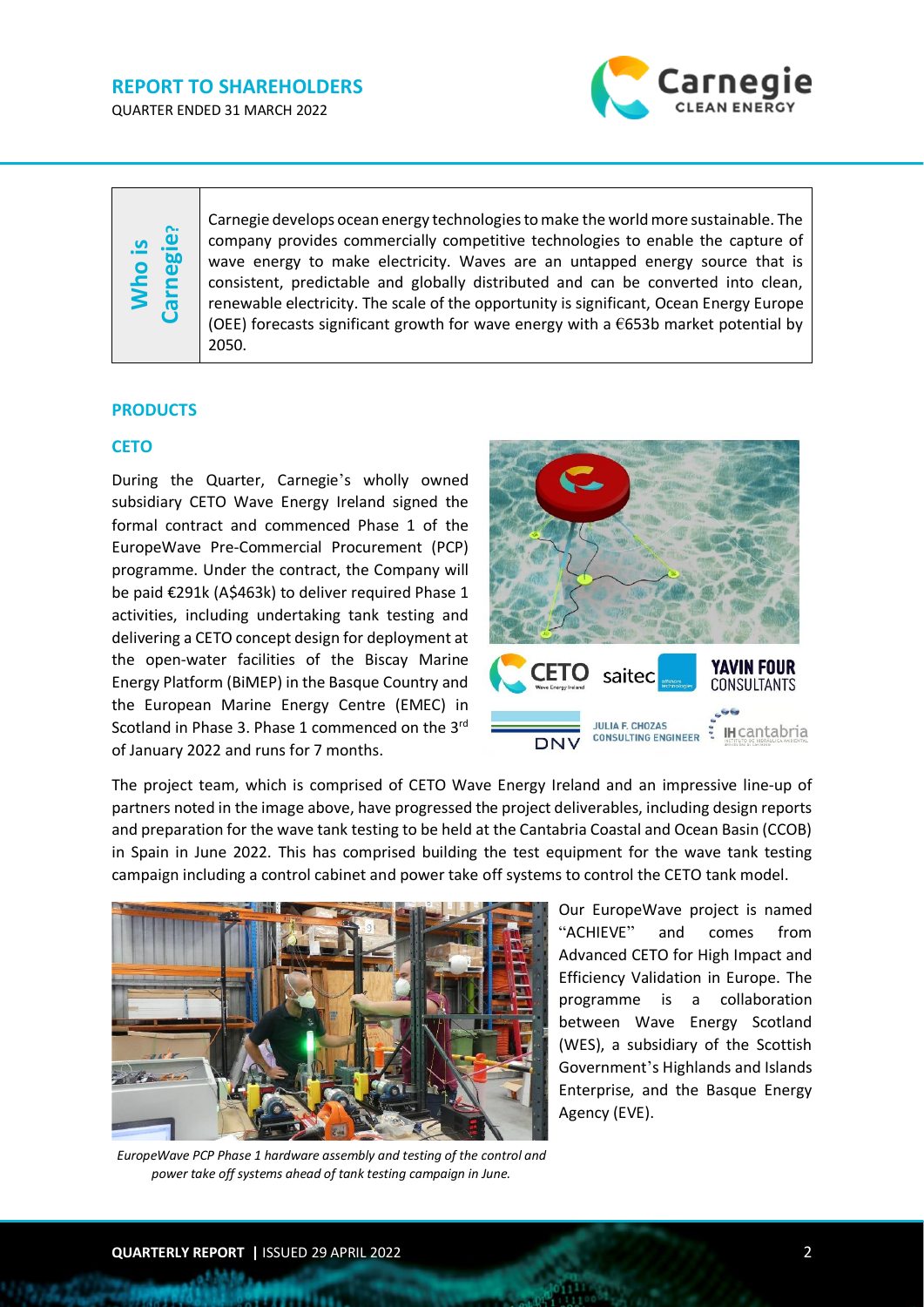

Carnegie's ACHIEVE project manager delivered a presentation at the first annual EuropeWave conference (22 Feb – 2 March 2022) in front of global renewable energy experts and European Commission officers. The presentation (see ASX release 23 Feb 2022) went through the CETO technology, its key features, innovations and an outline of Phase 1 activities under the program.

Winning a spot in this competitive program further validates CETO's strong technical position within the industry and commercial potential as renewable energy source. Following the conclusion of Phase 1, another rigorous selection process will be conducted, with five companies out of the seven selected for Phase 2, and subsequently, three companies selected for the third and final phase which will be a contract to deliver and operate a prototype device at either BiMEP or EMEC. A total of €20 million in funding is provided for the 3 phases of the programme, which runs from 2022 to 2026. The EuropeWave program provides an excellent basis for CETO development to follow with a shared overall objective to cultivate relationships with commercial partners and together unlock roll-out.

#### **MoorPower™**

In conjunction with the ACHIEVE Project, the team is also progressing the \$3.4m MoorPower™ project during the quarter. The MoorPower technology preliminary commercial scale MoorPower design is nearing completion. Progressing both the commercial scale design and the scaled demonstrator design will ensure that that the scaled demonstrator deployed in North Fremantle meets the requirements and objectives of our commercial scale customers.

The MoorPower™ technology is a CETO derived wave energy product designed for moored vessels, offering a solution to the challenge of securing clean and reliable energy for offshore activities and reducing the reliance on diesel generation. The initial target market for MoorPower™ is offshore vessels such as feeding barges for the aquaculture sector.

The project is supported by \$1.35m cash from the Blue Economy Cooperative Research Centre (CRC) and will also be delivered in collaboration with a consortium of partners including two of Australia's largest aquaculture companies, Huon Aquaculture and Tassal Group.

Over the 2 years of this project, Carnegie will design, install and operate a scaled demonstrator of the MoorPower™ technology offshore from its headquarters and research facility in North Fremantle, Western Australia. Following successful demonstration, the major aquaculture industry partners of the project are most likely to become the first adopters of the MoorPower™ commercial product.



*Aquaculture barge with illustration of MoorPower System added. Credit: Huon Aquaculture (base image)*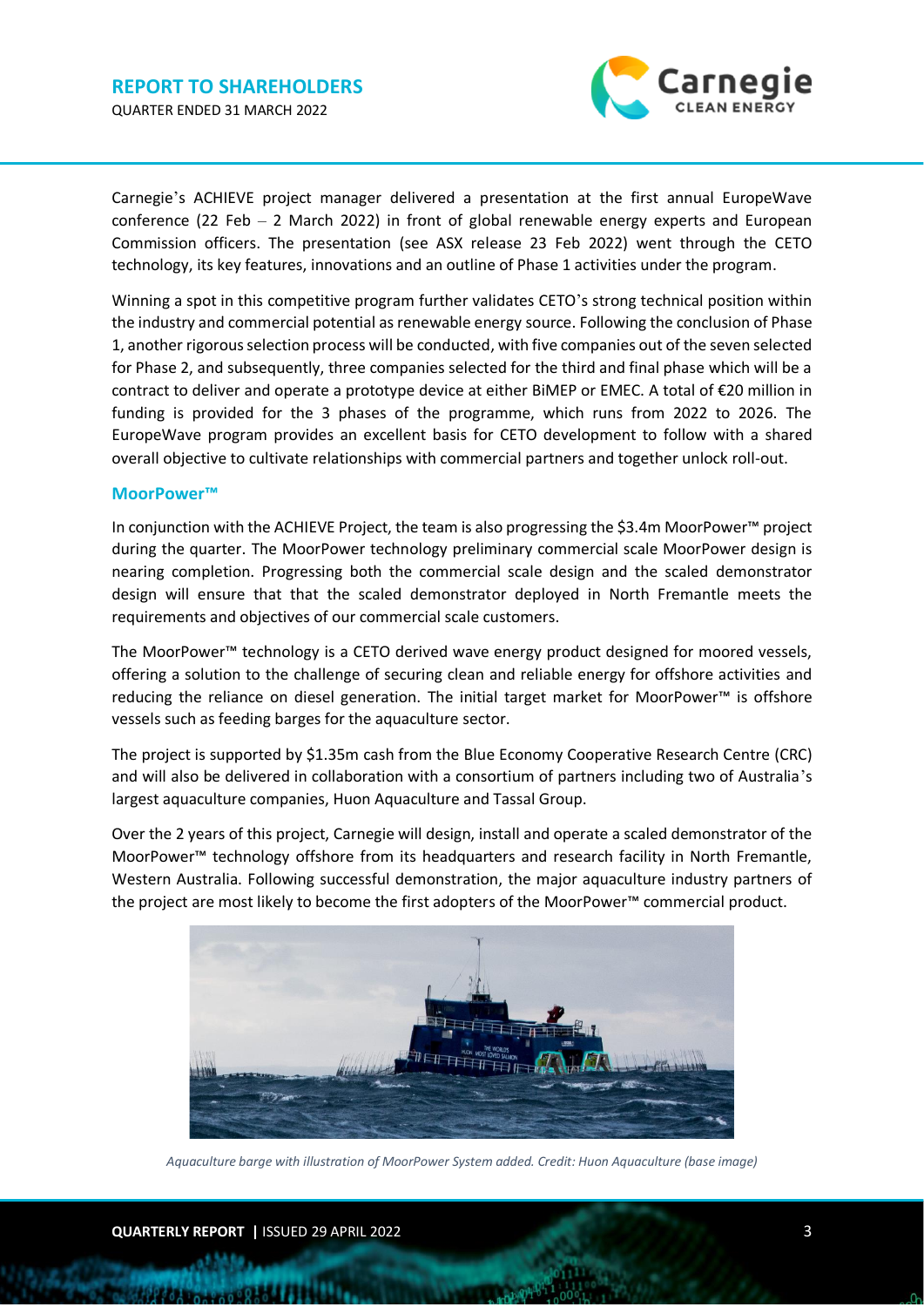

#### **PARTNERS**

In collaboration with Hewlett Packard Labs, Carnegie featured in poster sessions at the prestigious AAAI Conference on Artificial Intelligence on 24 and 25 February 2022. The work introduced was part of a paper on how a Multi-Agent Reinforcement Learning Controller (MARL) can maximise energy efficiency, helping increase wave energy capture efficiency. Hewlett Packard Labs is the exploratory and advanced research group for global multinational Hewlett Packard Enterprise.

Carnegie has also teamed up with Hewlett Packard Enterprise for their docuseries, exploring how wave energy can be used as a source to tackle some of the world's most challenging problems.

In May, several Carnegie team members will be in Tasmania to participate in a series of partner meetings and conferences including the Australian Ocean Energy Market Summit, the Blue Economy CRC's Annual Participants Workshop and the Tasmanian Salmon Symposium. These meetings provide opportunities for Carnegie to highlight CETO and MoorPower to market and industry representatives.

### **FINANCIAL NOTES**

At the end of the Quarter, the Company had approximately \$3.9m in cash reserves. It is noted that securing co-funded development projects and careful management of company funds and assets continues. This has meant that significant progress has been made with highly efficient use of capital. The Company remains debt free and in a strong position financially.

**Note 6 to Appendix 4C:** Payments to related parties of the entity and their associates were made during the Quarter. In total, approximately \$77k was paid to Directors and associates for salaries, superannuation and contracted services.

This announcement has been authorised by the Chairman and Company Secretary.

### **For more information**

Carnegie Clean Energy Limited +61 8 6168 8400 [enquiries@carnegiece.com](mailto:enquiries@carnegiece.com) [www.carnegiece.com](http://www.carnegiece.com/)

#### **About EuropeWave**



EuropeWave PCP is an innovative R&D programme for wave energy technology, which runs from 2022 to 2026. It will combine over €22.5m of national, regional and EU funding to drive a competitive Pre-Commercial Procurement (PCP) programme for wave energy.

Match-funded by the EU's Horizon 2020 programme, it is a collaboration between Wave Energy Scotland (WES) and the Basque Energy Agency (EVE). This collaboration is closely aligned with the decarbonisation, industrial and competitiveness objectives of the European Green Deal, and is part of a range of actions being taken to meet the European Commission's targets of 100MW of ocean energy by 2025 and at least 1GW by 2030.

This is part of the EuropeWave project that has received funding from the European Union's Horizon 2020 Research and Innovation Programme under grant agreement No 883751. <https://www.europewave.eu/>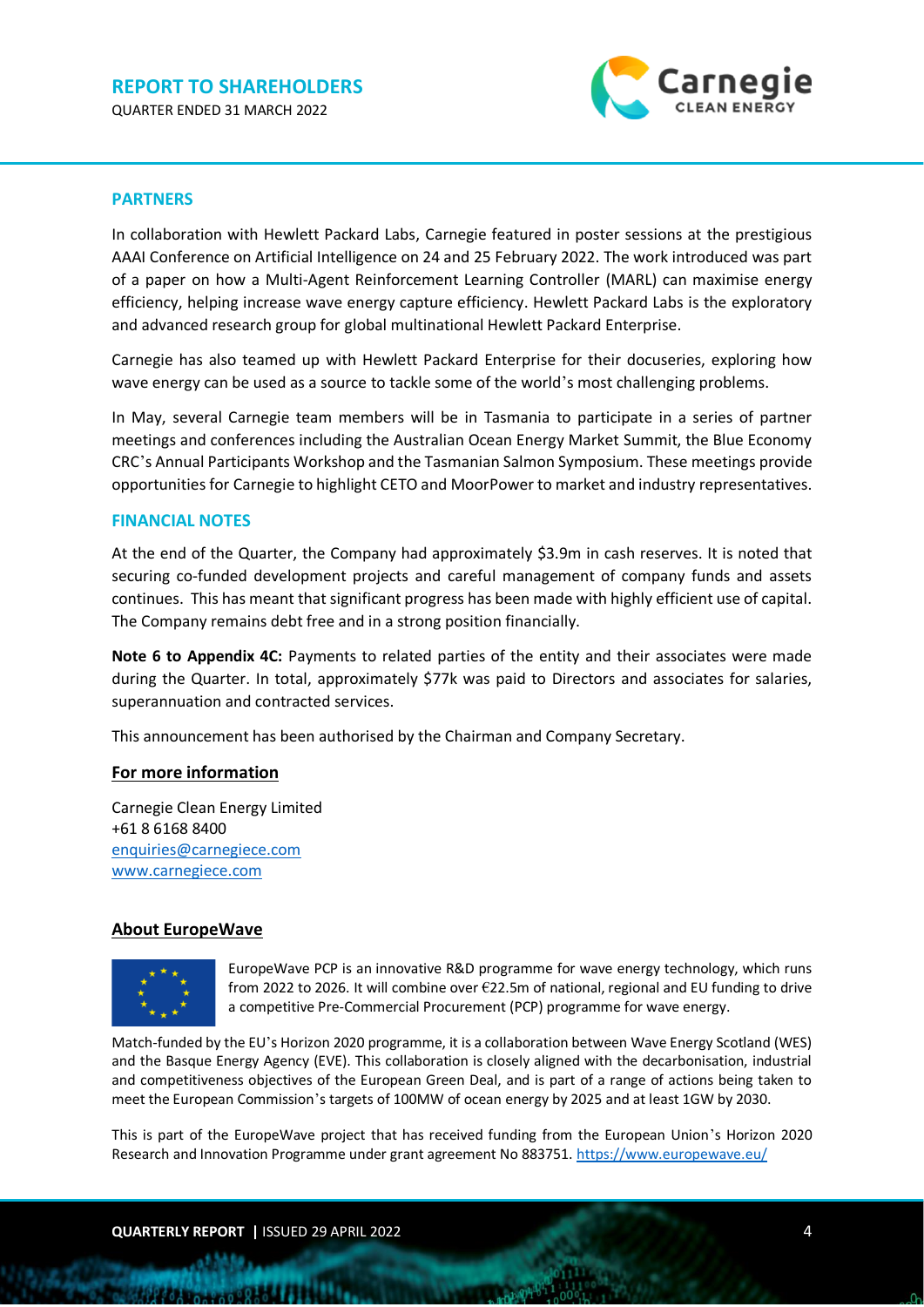# **Appendix 4C**

# **Quarterly cash flow report for entities subject to Listing Rule 4.7B**

| <b>Name of entity</b>         |                                   |
|-------------------------------|-----------------------------------|
| CARNEGIE CLEAN ENERGY LIMITED |                                   |
| ABN                           | Quarter ended ("current quarter") |

| 69 009 237 736 | 31 March 2022 |
|----------------|---------------|

| <b>Consolidated statement of cash flows</b> |                                                     | <b>Current quarter</b><br>\$A'000 | Year to date<br>(9 months)<br>\$A'000 |
|---------------------------------------------|-----------------------------------------------------|-----------------------------------|---------------------------------------|
| 1.                                          | Cash flows from operating activities                |                                   |                                       |
| 1.1                                         | Receipts from customers                             | 135                               | 1,865                                 |
| 1.2                                         | Payments for                                        |                                   |                                       |
|                                             | research and development<br>(a)                     | (62)                              | (214)                                 |
|                                             | product manufacturing and operating<br>(b)<br>costs | (234)                             | (337)                                 |
|                                             | advertising and marketing<br>(c)                    |                                   | (4)                                   |
|                                             | leased assets<br>(d)                                | (21)                              | (63)                                  |
|                                             | staff costs<br>(e)                                  | (403)                             | (1,205)                               |
|                                             | (f)<br>administration and corporate costs           | (310)                             | (606)                                 |
| 1.3                                         | Dividends received (see note 3)                     |                                   |                                       |
| 1.4                                         | Interest received                                   | 1                                 | 7                                     |
| 1.5                                         | Interest and other costs of finance paid            |                                   |                                       |
| 1.6                                         | Income taxes paid                                   |                                   |                                       |
| 1.7                                         | Government grants and tax incentives                |                                   | 123                                   |
| 1.8                                         | Other - Return from Administration                  | 141                               | 141                                   |
| 1.9                                         | Net cash from / (used in) operating<br>activities   | (753)                             | (293)                                 |

| 2.  |     | Cash flows from investing activities |  |
|-----|-----|--------------------------------------|--|
| 2.1 |     | Payments to acquire or for:          |  |
|     | (a) | entities                             |  |
|     | (b) | businesses                           |  |
|     | (C) | property, plant and equipment<br>۰   |  |
|     | (d) | investments                          |  |
|     | (e) | intellectual property                |  |
|     | (f) | other non-current assets             |  |

ASX Listing Rules Appendix 4C (17/07/20) Page 1 + See chapter 19 of the ASX Listing Rules for defined terms.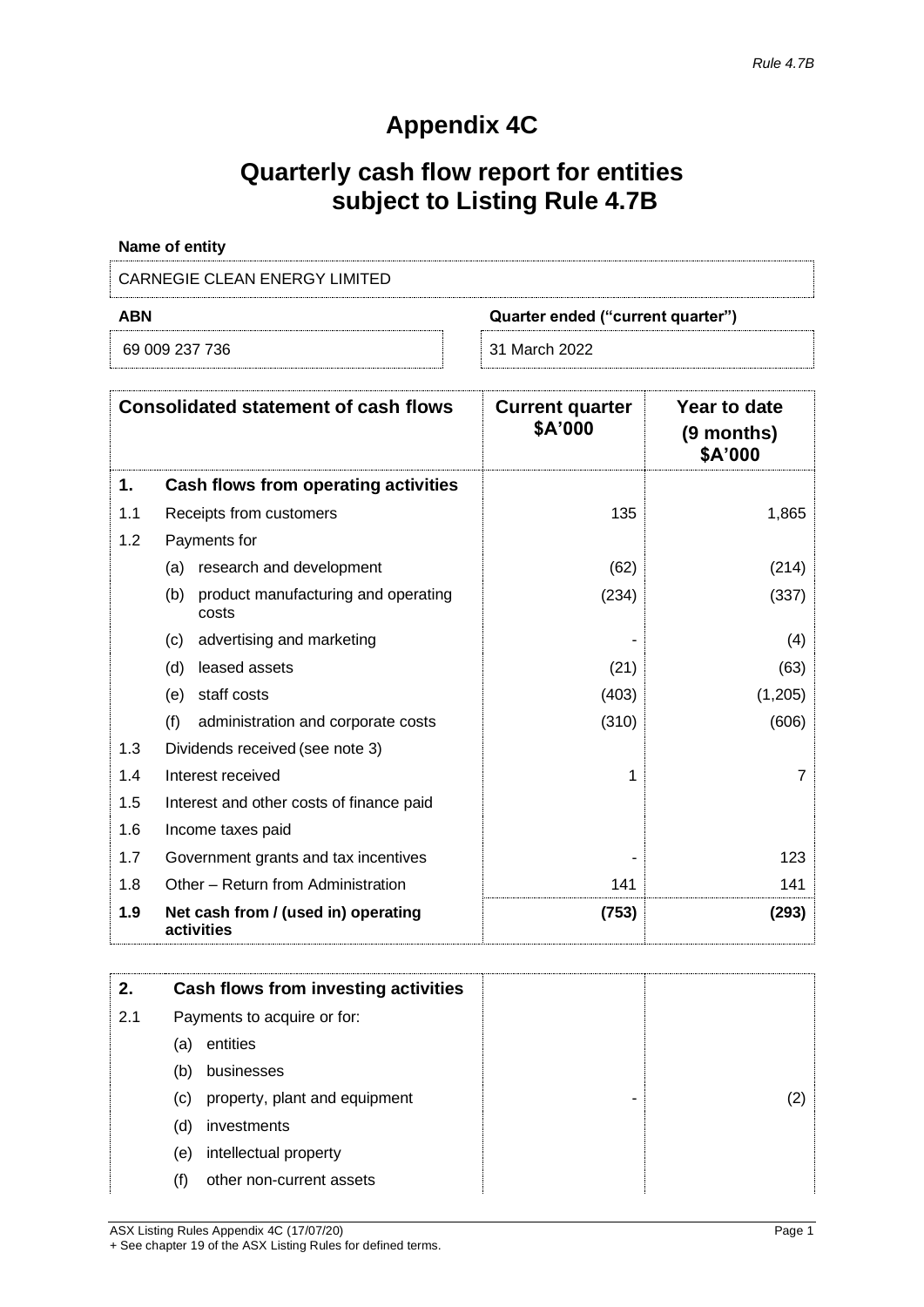| <b>Consolidated statement of cash flows</b> |                                                   | <b>Current quarter</b><br>\$A'000 | Year to date<br>(9 months)<br>\$A'000 |
|---------------------------------------------|---------------------------------------------------|-----------------------------------|---------------------------------------|
| $2.2^{\circ}$                               | Proceeds from disposal of:                        |                                   |                                       |
|                                             | entities<br>(a)                                   |                                   |                                       |
|                                             | (b)<br>businesses                                 |                                   |                                       |
|                                             | property, plant and equipment<br>(c)              |                                   | 16                                    |
|                                             | (d)<br>investments                                |                                   |                                       |
|                                             | intellectual property<br>(e)                      |                                   |                                       |
|                                             | (f)<br>other non-current assets                   |                                   |                                       |
| 2.3                                         | Cash flows from loans to other entities           |                                   |                                       |
| 2.4                                         | Dividends received (see note 3)                   |                                   |                                       |
| 2.5                                         | Other                                             |                                   |                                       |
| 2.6                                         | Net cash from / (used in) investing<br>activities |                                   | 14                                    |

| 3.   | Cash flows from financing activities                                                          |     |
|------|-----------------------------------------------------------------------------------------------|-----|
| 3.1  | Proceeds from issues of equity securities<br>(excluding convertible debt securities)          |     |
| 3.2  | Proceeds from issue of convertible debt<br>securities                                         |     |
| 3.3  | Proceeds from exercise of options                                                             | 600 |
| 3.4  | Transaction costs related to issues of<br>equity securities or convertible debt<br>securities | (6) |
| 3.5  | Proceeds from borrowings                                                                      |     |
| 3.6  | Repayment of borrowings                                                                       |     |
| 3.7  | Transaction costs related to loans and<br>borrowings                                          |     |
| 3.8  | Dividends paid                                                                                |     |
| 3.9  | Other (provide details if material)                                                           |     |
| 3.10 | Net cash from / (used in) financing<br>activities                                             | 594 |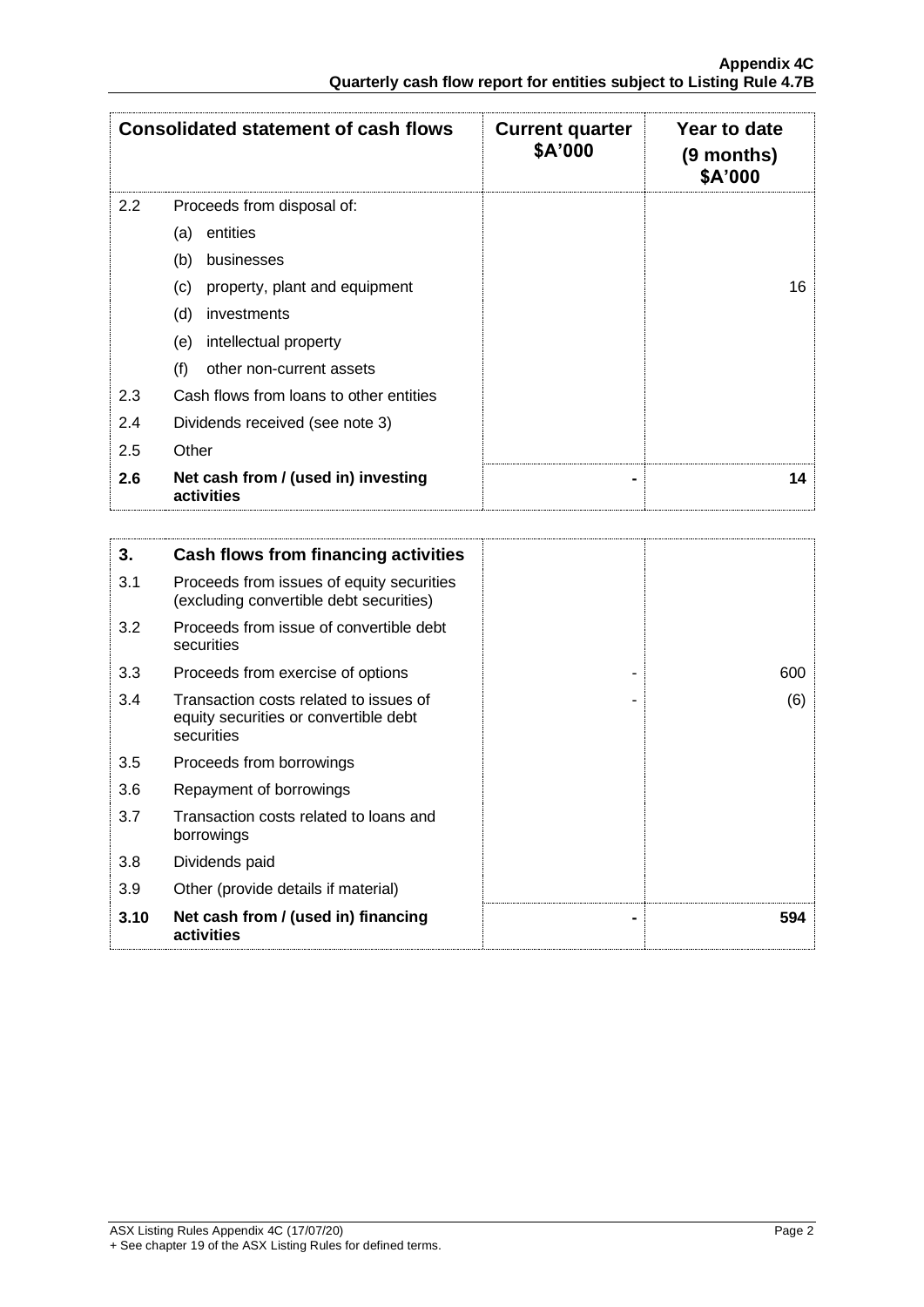| 4.  | Net increase / (decrease) in cash and<br>cash equivalents for the period |       |       |
|-----|--------------------------------------------------------------------------|-------|-------|
| 4.1 | Cash and cash equivalents at beginning of<br>period                      | 4,696 | 3,631 |
| 4.2 | Net cash from / (used in) operating<br>activities (item 1.9 above)       | (753) | (293) |
| 4.3 | Net cash from / (used in) investing activities<br>(item 2.6 above)       |       | 14    |
| 4.4 | Net cash from / (used in) financing activities<br>(item 3.10 above)      |       | 594   |
| 4.5 | Effect of movement in exchange rates on<br>cash held                     | (1)   | (4)   |
| 4.6 | Cash and cash equivalents at end of<br>period                            | 3,942 | 3,942 |

| 5.  | Reconciliation of cash and cash<br>equivalents<br>at the end of the quarter (as shown in the<br>consolidated statement of cash flows) to the<br>related items in the accounts | <b>Current quarter</b><br>\$A'000 | <b>Previous quarter</b><br>\$A'000 |
|-----|-------------------------------------------------------------------------------------------------------------------------------------------------------------------------------|-----------------------------------|------------------------------------|
| 5.1 | <b>Bank balances</b>                                                                                                                                                          | 942                               | 1,696                              |
| 5.2 | Call deposits                                                                                                                                                                 | 3,000                             | 3,000                              |
| 5.3 | <b>Bank overdrafts</b>                                                                                                                                                        |                                   |                                    |
| 5.4 | Other (provide details)                                                                                                                                                       |                                   |                                    |
| 5.5 | Cash and cash equivalents at end of<br>quarter (should equal item 4.6 above)                                                                                                  | 3,942                             | 4.696                              |

| 6.                                                                                                                                                          | Payments to related parties of the entity and their<br>associates                          | <b>Current quarter</b><br><b>\$A'000</b> |
|-------------------------------------------------------------------------------------------------------------------------------------------------------------|--------------------------------------------------------------------------------------------|------------------------------------------|
| 6.1                                                                                                                                                         | Aggregate amount of payments to related parties and their<br>associates included in item 1 |                                          |
| 6.2                                                                                                                                                         | Aggregate amount of payments to related parties and their<br>associates included in item 2 |                                          |
| Note: if any amounts are shown in items 6.1 or 6.2, your quarterly activity report must include a description of, and an<br>explanation for, such payments. |                                                                                            |                                          |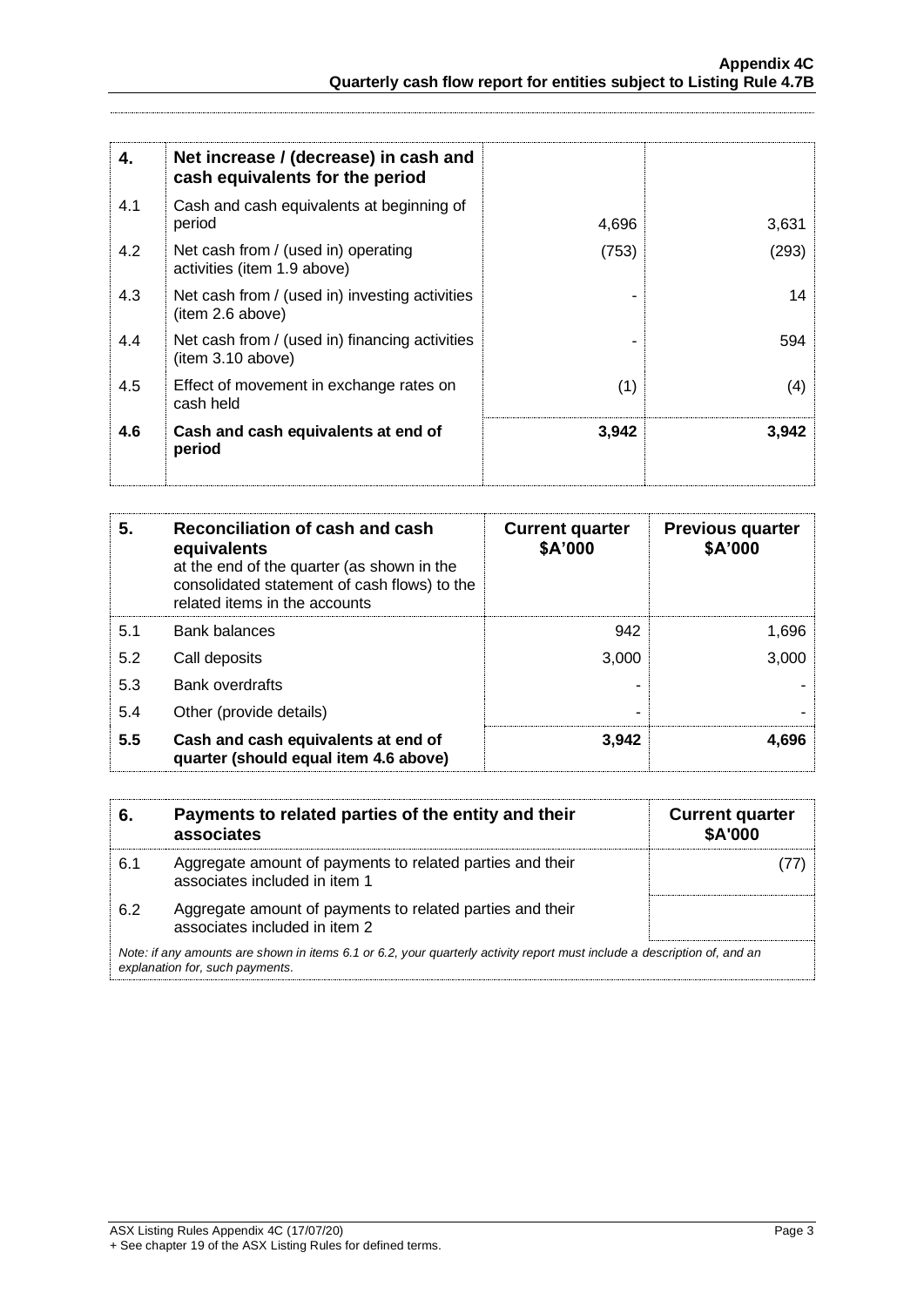| 7.  | <b>Financing facilities</b><br>Note: the term "facility' includes all forms of financing<br>arrangements available to the entity.<br>Add notes as necessary for an understanding of the<br>sources of finance available to the entity.                                                                                                               | <b>Total facility</b><br>amount at quarter<br>end<br>\$A'000 | Amount drawn at<br>quarter end<br>\$A'000 |
|-----|------------------------------------------------------------------------------------------------------------------------------------------------------------------------------------------------------------------------------------------------------------------------------------------------------------------------------------------------------|--------------------------------------------------------------|-------------------------------------------|
| 7.1 | Loan facilities                                                                                                                                                                                                                                                                                                                                      |                                                              |                                           |
| 7.2 | Credit standby arrangements                                                                                                                                                                                                                                                                                                                          |                                                              |                                           |
| 7.3 | Other (please specify)                                                                                                                                                                                                                                                                                                                               |                                                              |                                           |
| 7.4 | <b>Total financing facilities</b>                                                                                                                                                                                                                                                                                                                    |                                                              |                                           |
| 7.5 | Unused financing facilities available at quarter end                                                                                                                                                                                                                                                                                                 |                                                              |                                           |
| 7.6 | Include in the box below a description of each facility above, including the lender, interest<br>rate, maturity date and whether it is secured or unsecured. If any additional financing<br>facilities have been entered into or are proposed to be entered into after quarter end,<br>include a note providing details of those facilities as well. |                                                              |                                           |
|     |                                                                                                                                                                                                                                                                                                                                                      |                                                              |                                           |

| 8.  |                                                                                                                                                         | Estimated cash available for future operating activities                                                                                                                                                               | \$A'000       |
|-----|---------------------------------------------------------------------------------------------------------------------------------------------------------|------------------------------------------------------------------------------------------------------------------------------------------------------------------------------------------------------------------------|---------------|
| 8.1 |                                                                                                                                                         | Net cash from / (used in) operating activities (item 1.9)                                                                                                                                                              | (753)         |
| 8.2 |                                                                                                                                                         | Cash and cash equivalents at quarter end (item 4.6)                                                                                                                                                                    | 3,942         |
| 8.3 |                                                                                                                                                         | Unused finance facilities available at quarter end (item 7.5)                                                                                                                                                          |               |
| 8.4 |                                                                                                                                                         | Total available funding (item $8.2 +$ item $8.3$ )                                                                                                                                                                     | 3,942         |
| 8.5 | item 8.1)                                                                                                                                               | Estimated quarters of funding available (item 8.4 divided by                                                                                                                                                           | 5.24 quarters |
|     |                                                                                                                                                         | Note: if the entity has reported positive net operating cash flows in item 1.9, answer item 8.5 as "N/A". Otherwise, a<br>figure for the estimated quarters of funding available must be included in item 8.5.         |               |
| 8.6 |                                                                                                                                                         | If item 8.5 is less than 2 quarters, please provide answers to the following questions:                                                                                                                                |               |
|     | 8.6.1<br>Does the entity expect that it will continue to have the current level of net operating<br>cash flows for the time being and, if not, why not? |                                                                                                                                                                                                                        |               |
|     | Answer:                                                                                                                                                 |                                                                                                                                                                                                                        |               |
|     | 8.6.2                                                                                                                                                   | Has the entity taken any steps, or does it propose to take any steps, to raise further<br>cash to fund its operations and, if so, what are those steps and how likely does it<br>believe that they will be successful? |               |
|     | Answer:                                                                                                                                                 |                                                                                                                                                                                                                        |               |
|     | 8.6.3                                                                                                                                                   | Does the entity expect to be able to continue its operations and to meet its business<br>objectives and, if so, on what basis?                                                                                         |               |
|     | Answer:                                                                                                                                                 |                                                                                                                                                                                                                        |               |
|     |                                                                                                                                                         | Note: where item 8.5 is less than 2 quarters, all of questions 8.6.1, 8.6.2 and 8.6.3 above must be answered.                                                                                                          |               |